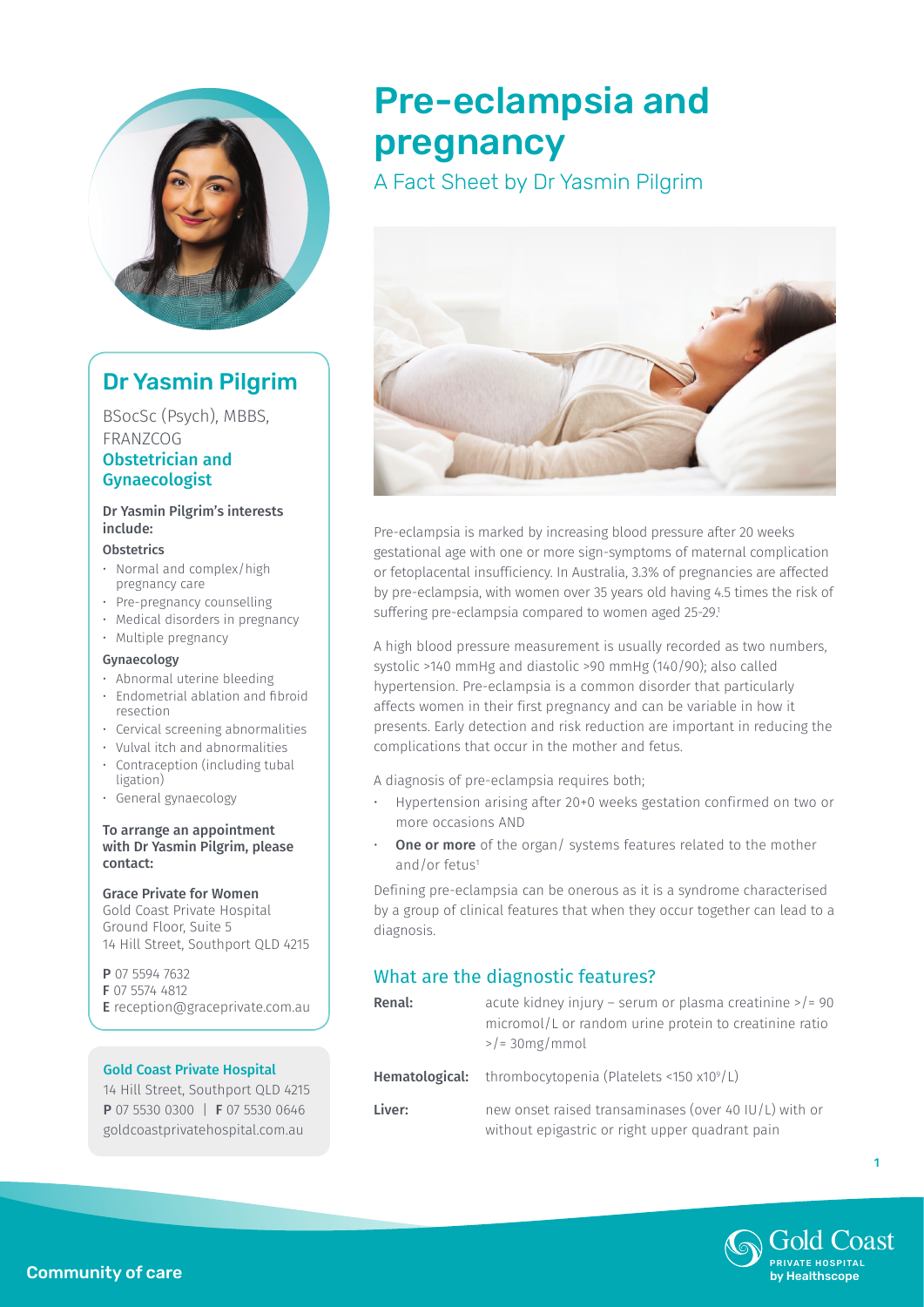

# Dr Yasmin Pilgrim

BSocSc (Psych), MBBS, FRANZCOG

### Obstetrician and Gynaecologist

### Dr Yasmin Pilgrim's interests include:

#### **Obstetrics**

- • Normal and complex/high pregnancy care
- • Pre-pregnancy counselling
- Medical disorders in pregnancy
- Multiple pregnancy

### Gynaecology

- • Abnormal uterine bleeding
- $\cdot$  Endometrial ablation and fibroid resection
- • Cervical screening abnormalities
- • Vulval itch and abnormalities
- $\cdot$  Contraception (including tubal ligation)
- • General gynaecology

#### To arrange an appointment with Dr Yasmin Pilgrim, please contact:

### Grace Private for Women

Gold Coast Private Hospital Ground Floor, Suite 5 14 Hill Street, Southport QLD 4215

P 07 5594 7632 F 07 5574 4812 E reception@graceprivate.com.au

### Gold Coast Private Hospital

14 Hill Street, Southport QLD 4215 P 07 5530 0300 | F 07 5530 0646 goldcoastprivatehospital.com.au

| Neurological: | headache, persistent visual disturbances, hyperreflexia<br>with sustained clonus                |
|---------------|-------------------------------------------------------------------------------------------------|
| Pulmonary:    | pulmonary oedema                                                                                |
|               | <b>Uteroplacental:</b> fetal growth restriction, abnormal umbilical artery<br>Doppler wave form |

### Why is it important to diagnose?

During pregnancy, severe hypertension can cause complication for the mother and fetus, including:

- Growth restriction for your baby
- Prematurity if early delivery (prior to term 37 weeks)
- Placental abruption whereby the placenta prematurely separates from the wall of the uterus
- Pre-eclampsia

### Symptoms/Signs

- Severe headache
- Problems with vision (blurring, flashes light, stars in vision)
- Severe upper abdominal pain
- **Vomiting**
- Sudden or progressive peripheral oedema (swelling)

### What are the risk factors?

- • Hypertensive disease during a previous pregnancy or pre-existing hypertension
- Autoimmune conditions i.e. Anti-phospholipid syndrome or systemic lupus erythematosus
- Pre-existing diabetes or family history of diabetes
- Age 40 years or older
- Chronic renal disease
- Multiple pregnancy i.e. twins
- Body mass index (pre pregnancy) > 30m kg/m<sup>2</sup>
- Previous still birth
- Previous placental abruption or intrauterine growth restriction

The severity progression and onset of symptoms are unpredictable with pre-eclampsia. Treatment is advised with anti-hypertensives and birth of the fetus and placenta is the definitive management. The unpredictable nature of pre-eclampsia mandates close clinical surveillance for all women. Increasing severity may be indicated by:

- Blood pressure of  $> 160/100$  mm Hg
- Bloods pressure of 140/90 mmHg or higher with symptoms such as severe headaches, changes in vision, reduced urine output, pelvic pain.
- Signs of 'HELLP syndrome'

Pre-eclampsia is a disease of two individuals, the mother and the fetus. Optimal timing of birth requires evaluation of maternal and fetal risks with careful monitoring of the maternal condition and delivery planning with progression of the disease.